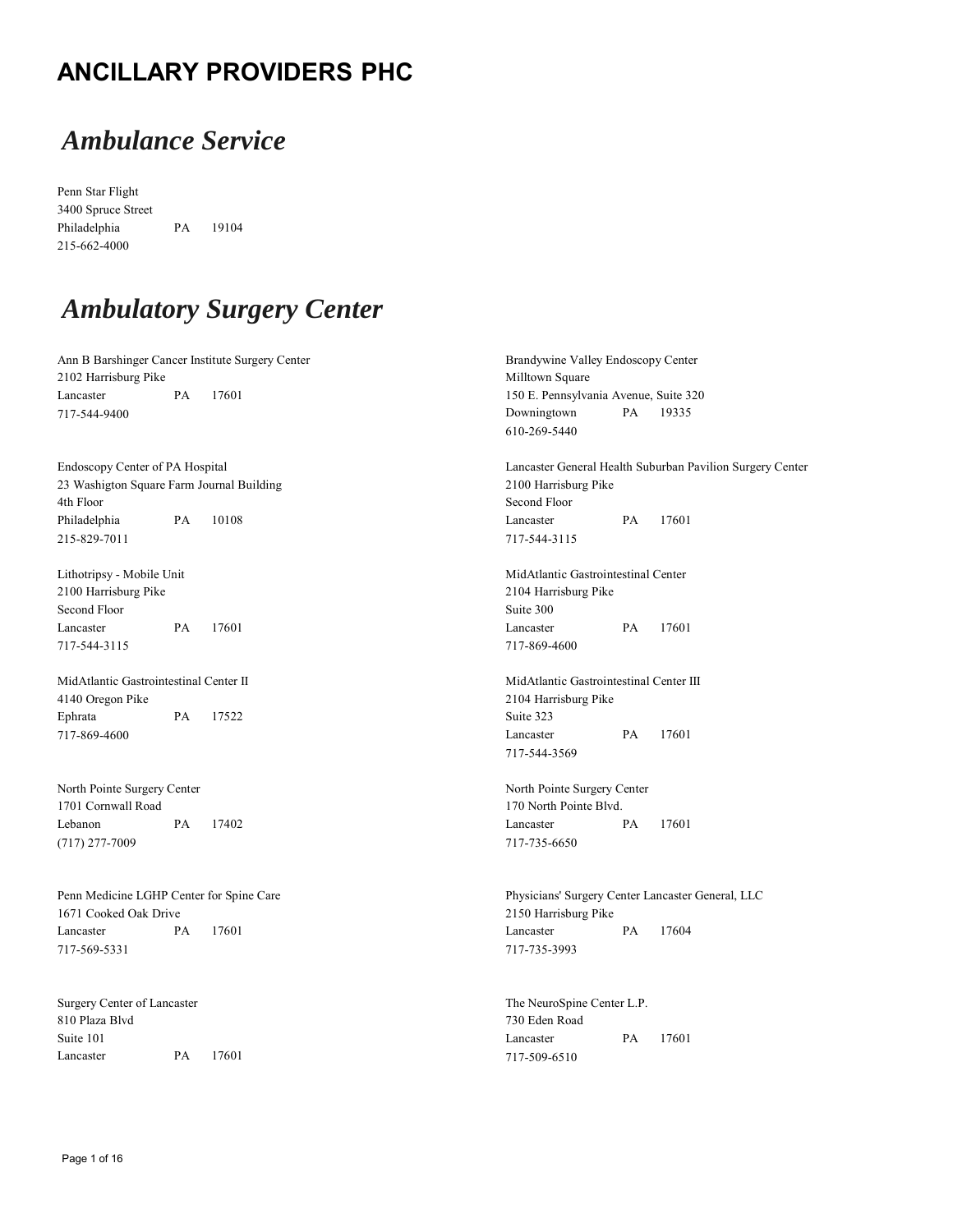The Urologic Surgical Center LLC 175 Martin Avenue Suite 355 Ephrata PA 17522 717-733-4667

## *Audiology*

A & E Audiology & Hearing Aid Center 226 Willow Valley Lakes Dr Suite D Willow Street PA 17584 717-464-2144

SONUS Hearing Care Professionals 2112 Harrisburg Pike Suite 2 Lancaster PA 17601 717-544-0327

# *Birthing Center*

Birth Care Family Health Services 1138 Georgetown Road Bart PA 17503 717-786-5506

## *Cancer Treatment Center*

Ann B Barshinger Cancer Institute 2102 Harrisburg Pike Lancaster PA 17601 717-544-9400

## *Cardiac Rehabilitation*

Cardiac Rehab 136-C Lake Street Ephrata PA 17522 717-721-3663

#### *Cardiac Services*

Lancaster General Health Kissel Hill Outpatient Center 51 Peters Road Lititz PA 17543 717-627-2400

The Urologic Surgical Center LLC 2110 Harrisburg Pike Suite 1 Lancaster PA 17601 717-397-4254

A & E Audiology & Hearing Aid Center 2160 Noll Drive Suite 100 Lancaster PA 17603 717-392-4327

SONUS Hearing Care Professionals 2350 Freedom Way Suite 109 York PA 17402 717-741-4327

LGHP/Penn Medicine Radiation Oncology at ABBCI 2102 Harrisburg Pike First Floor Lancaster PA 17601 717-544-3113

Cardiac Rehab Center 2100 Harrisburg Pike Third Floor Lancaster PA 17601 717-544-3126

Lancaster General Health Specialty Center 1261 Division Highway Ephrata PA 17522 888-884-2377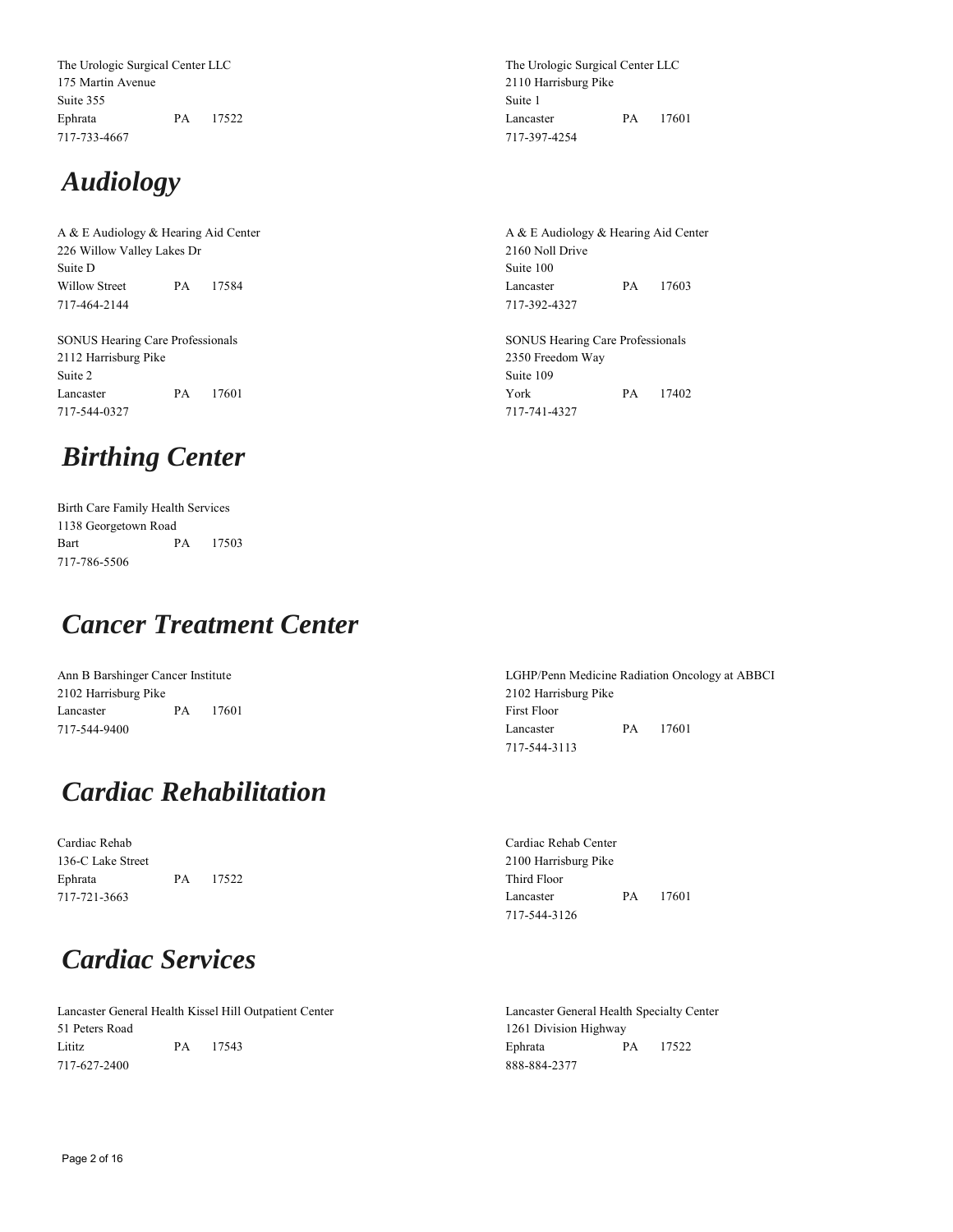## *Drug and Alcohol Rehabilitation Facility*

| Bowling Green Brandywine Treatment Center |    |       | Caron Foundation                           |    |       |  |
|-------------------------------------------|----|-------|--------------------------------------------|----|-------|--|
| 1375 Newark Road                          |    |       | Galen Hall Road                            |    |       |  |
| Kennett Square                            | PA | 19348 | PO Box A                                   |    |       |  |
| 800-662-2438                              |    |       | Wernersville                               | PA | 19565 |  |
|                                           |    |       | 800-678-2332                               |    |       |  |
|                                           |    |       |                                            |    |       |  |
| Rehab After Work                          |    |       | White Deer Run                             |    |       |  |
| 1755 Oregon Pike                          |    |       | 901 Westminster Drive                      |    |       |  |
| Suite 204                                 |    |       | Williamsport                               | PA | 17701 |  |
| Lancaster                                 | PA | 17601 | 570-321-6127                               |    |       |  |
| 610-889-9939                              |    |       |                                            |    |       |  |
|                                           |    |       |                                            |    |       |  |
| White Deer Run                            |    |       | White Deer Run                             |    |       |  |
| 538 Main Street                           |    |       | 8284 Leaser Road                           |    |       |  |
| Johnstown                                 | PA | 15901 | Kempton                                    | PA | 19529 |  |
| 814-536-2071                              |    |       | 877-756-4023                               |    |       |  |
|                                           |    |       |                                            |    |       |  |
|                                           |    |       |                                            |    |       |  |
| White Deer Run                            |    |       | White Deer Run                             |    |       |  |
| 624 Broad Street                          |    |       | 53-55 North West End Avenue                |    |       |  |
| Johnstown                                 | PA | 15906 | Lancaster                                  | PA | 17603 |  |
| 814-539-0836                              |    |       | 717-396-0650                               |    |       |  |
|                                           |    |       |                                            |    |       |  |
|                                           |    |       |                                            |    |       |  |
| White Deer Run                            |    |       | White Deer Run                             |    |       |  |
| 520 West 4th Street                       |    |       | 413 Highland Avenue                        |    |       |  |
| Williamsport                              | PA | 17701 | New Castle                                 | PA | 16101 |  |
| 570-322-4836                              |    |       | 724-657-9916                               |    |       |  |
|                                           |    |       |                                            |    |       |  |
| White Deer Run                            |    |       | White Deer Run                             |    |       |  |
| 1259 South Cedar Crest Boulevard          |    |       | 360 White Deer Run Road                    |    |       |  |
| Suite 308                                 |    |       | Allenwood                                  | PA | 17810 |  |
| Allentown                                 | PA | 18103 | 800-255-2335                               |    |       |  |
| 610-432-5561                              |    |       |                                            |    |       |  |
|                                           |    |       |                                            |    |       |  |
| White Deer Run                            |    |       | White Deer Run                             |    |       |  |
| 3030 Chestnut Street                      |    |       | 2100 Wharton Street                        |    |       |  |
| Lebanon                                   | PA | 17042 | Birmingham Towers, Suite 120               |    |       |  |
| 717-270-3900                              |    |       | Pittsburgh                                 | PA | 15203 |  |
|                                           |    |       | 412-431-3363                               |    |       |  |
|                                           |    |       |                                            |    |       |  |
| White Deer Run                            |    |       | White Deer Run                             |    |       |  |
| 202 Cove Forge Road                       |    |       | 2001 North Front Street                    |    |       |  |
| Williamsburg                              | PA | 16693 | Governor's Plaza South Building, Suite 212 |    |       |  |
| 800-873-2131                              |    |       | Harrisburg                                 | PA | 17102 |  |
|                                           |    |       | 717-221-8712                               |    |       |  |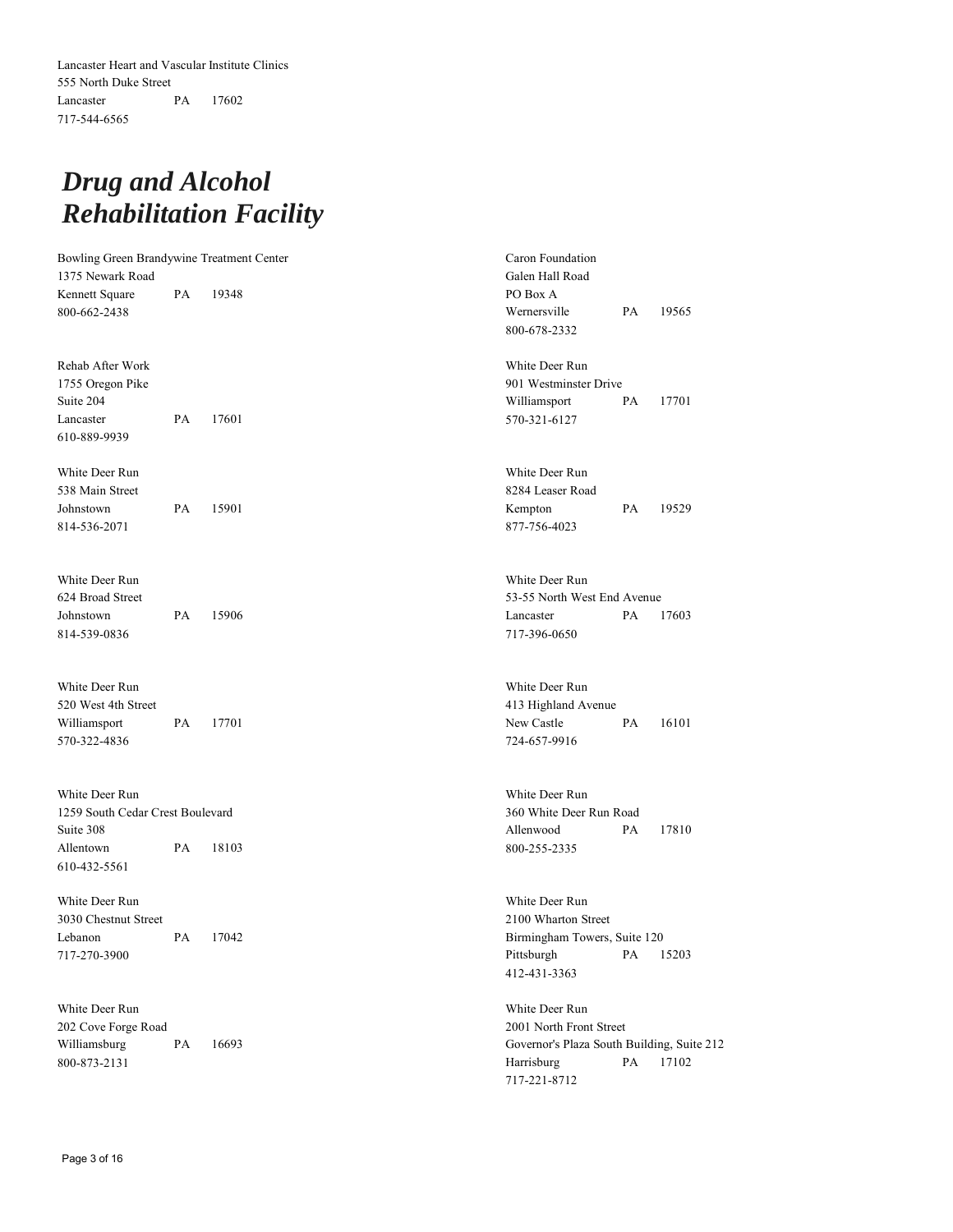White Deer Run 1921 West 8th Street Erie PA 16505 814-452-2991

White Deer Run 115 Farley Circle Suite 303 Lewisburg PA 17837 570-522-0873

## *Home Health Care*

Affilia Home Health 1811 Olde Homestead Lane PO Box 10788 Lancaster PA 17605-0788 717-544-2195 Home Infusion Solutions, LLC 215 Shore Road Somers Point NJ 08244 609-926-6577 Home Infusion Solutions, LLC 3 Regent Street Suite 306 Livingston NJ 07039 973-533-1055 Home Infusion Solutions, LLC 3415C Concord Road York PA 17402 717-755-7333 Home Infusion Solutions, LLC 2 Walnut Grove Drive Suite 140 Horsham PA 19044 215-849-5500 Horizon Healthcare Services LLP 1070 New Holland Avenue Lancaster PA 17601 717-544-3590 Penn Care at Home 150 Monument Road Suite 300 Bala Cynwyd PA 19004 610-747-3400 Penn Home Infusion Therapy 625 Clark Avenue Suite 10 King of Prussia PA 17406

Wellspan VNA Home Care 300 West Chestnut Street Suite 204 Ephrata PA 17522 717-738-3220

# *Hospice*

Caring Way, Penn Home Care and Hospice 150 Moument Road Bala Cynwyd PA 19004 610-617-2400

## *Laboratory*

White Deer Run 106 Davies Drive York PA 17402 717-840-2308

610-992-3980

Hospice & Community Care 685 Good Drive Lancaster PA 17601 717-295-3900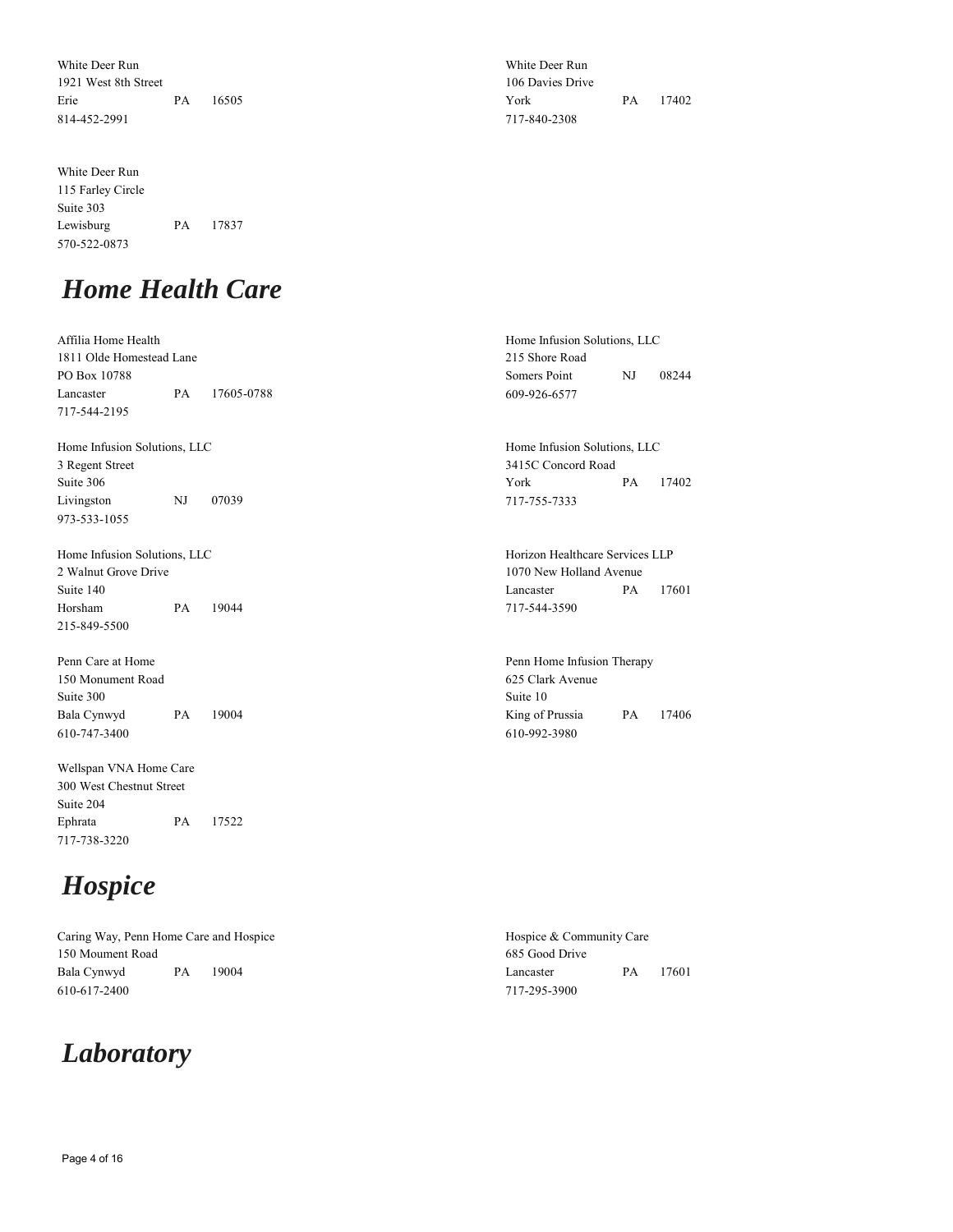Bethesda Dermatopathology 1730 Elton Road Suite 11 Silver Spring MD 20903 800-365-6205

Brandywine Hospital - Laboratory 201 Reeceville Road Coatesville PA 19320 610-383-8000

Ephrata Medical Laboratory 169 Martin Avenue Ephrata PA 17522 717-733-0311

Ephrata Medical Laboratory 446 North Reading Road Ephrata PA 17522 717-738-6336

Ephrata Medical Laboratory 4131 Oregon Pike Brownstown PA 17508 717-738-6335

Esoterix Genetic Laboratories, LLC successor to Genzyme Genetics 3400 Computer Drive Westborough MA 01581 888-202-1675

Lancaster General Health Columbia Outpatient Center 306 North Seventh Street Columbia PA 17512 717-684-1500

Lancaster General Health Crooked Oak Outpatient Center 1671 Crooked Oak Drive Lancaster PA 17601 717-569-5109

Lancaster General Health Harrisburg Avenue Outpatient Center 217 Harrisburg Avenue Lancaster PA 17603 717-544-8500

Lancaster General Health Laboratory 540 North Duke Street Lancaster PA 17602 717-544-5941

Bio Reference Laboratories Inc. 481-B Edward H. Ross Drive Elmwood Park NJ 07407 800-229-5227

Ephrata Community Hospital- Laboratory 169 Martin Avenue Ephrata PA 17522 717-738-6266

Ephrata Medical Laboratory Rts. 272 & 897 Adamstown PA 19501 717-738-6335

Ephrata Medical Laboratory 427-F West Main Street New Holland PA 17557 717-738-6335

Ephrata Medical Laboratory 1810 Rothsville Rd Suite 101 Lititz PA 17543 717-738-6335

Jennersville Regional Hospital - Laboratory 1015 West Baltimore Pike West Grove PA 19390 610-869-1080

Lancaster General Health County Line Outpatient Center 5360 Lincoln Highway Gap **PA** 17527 717-442-8111

Lancaster General Health Downtown Pavilion Outpatient Center 540 N. Duke Street Lancaster PA 17602-2208 717-544-5941

Lancaster General Health Kissel Hill Outpatient Center 51 Peters Road Lititz PA 17543 717-627-2400

Lancaster General Health Laboratory Testing Center 2100 Harrisburg Pike First Floor Lancaster PA 17601 717-544-3101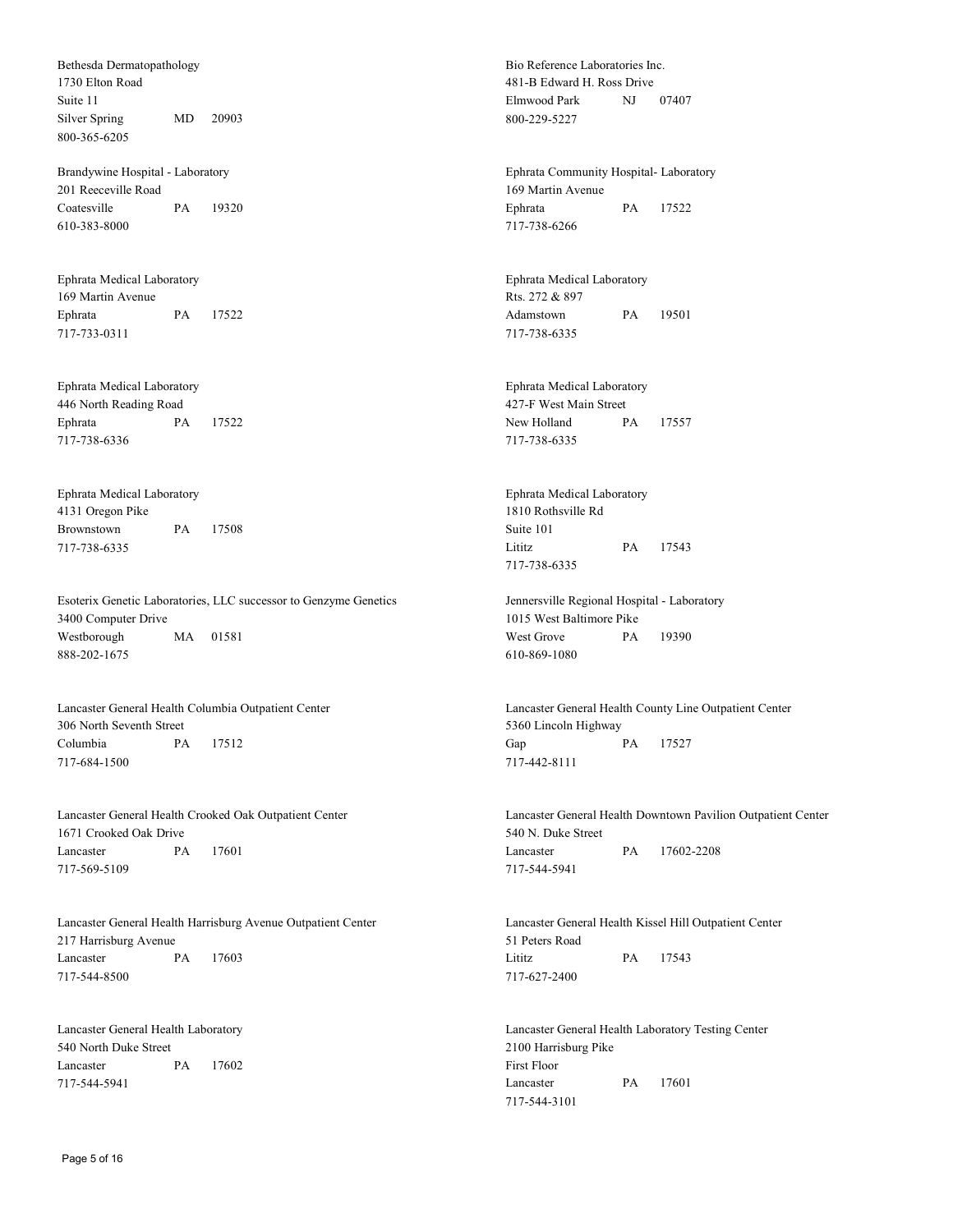Lancaster General Health Manheim Outpatient Center 700 Lancaster Road Manheim PA 17545 717-665-2496

Lancaster General Health Willow Lakes Outpatient Center 222 Willow Valley Lakes Drive Willow Street PA 17584 717-464-9234

Walter L. Aument Family Health Outpatient Center 317 West Chestnut Street Lancaster PA 17566 717-544-5941

*Mammography*

Imaging Center of Lancaster 2170 Noll Road Lancaster PA 17603 717-393-5187 Lancaster General Health Kissel Hill Outpatient Center 51 Peters Road Lititz PA 17543 717-627-2400

Women's Imaging Center 690 Good Drive Lancaster PA 17604 717-544-3104

## *Medical Equipment*

Abet Medical 1650 Rockwell Road Abington PA 19001 800-220-2238

Apria Healthcare 155 N. Donnerville Road Suite 1 Mountville PA 17554 1-800-223-8948

Dynamic Healthcare Services PA 524 Greenbrian Road York PA 17404 717-764-8383

Dynamic Healthcare Services PA 1397 Arcadia Road Lancaster PA 17601 717-390-2724

Boothwyn PA 19061 800-641-8812

DJO LLC 1430 Decision Street Vista CA 92081 800-321-9549

Dynamic Healthcare Services PA 35 Sarhelm Road Harrisburg PA 17112 717-657-2100

Dynamic Rehab Solutions 4400 Lewis Road Suite E Harrisburg PA 17111 717-972-0391

Lancaster General Health Suburban Pavilion Outpatient Center 2100 Harrisburg Pike First Floor Lancaster PA 17601 717-544-3104

NeoGenomics Laboratories, Inc. 12701 Commonwealth Drive Suite 9 Fort Myers FL 33913 1-866-776-5907

Apria Healthcare 16 Creek Parkway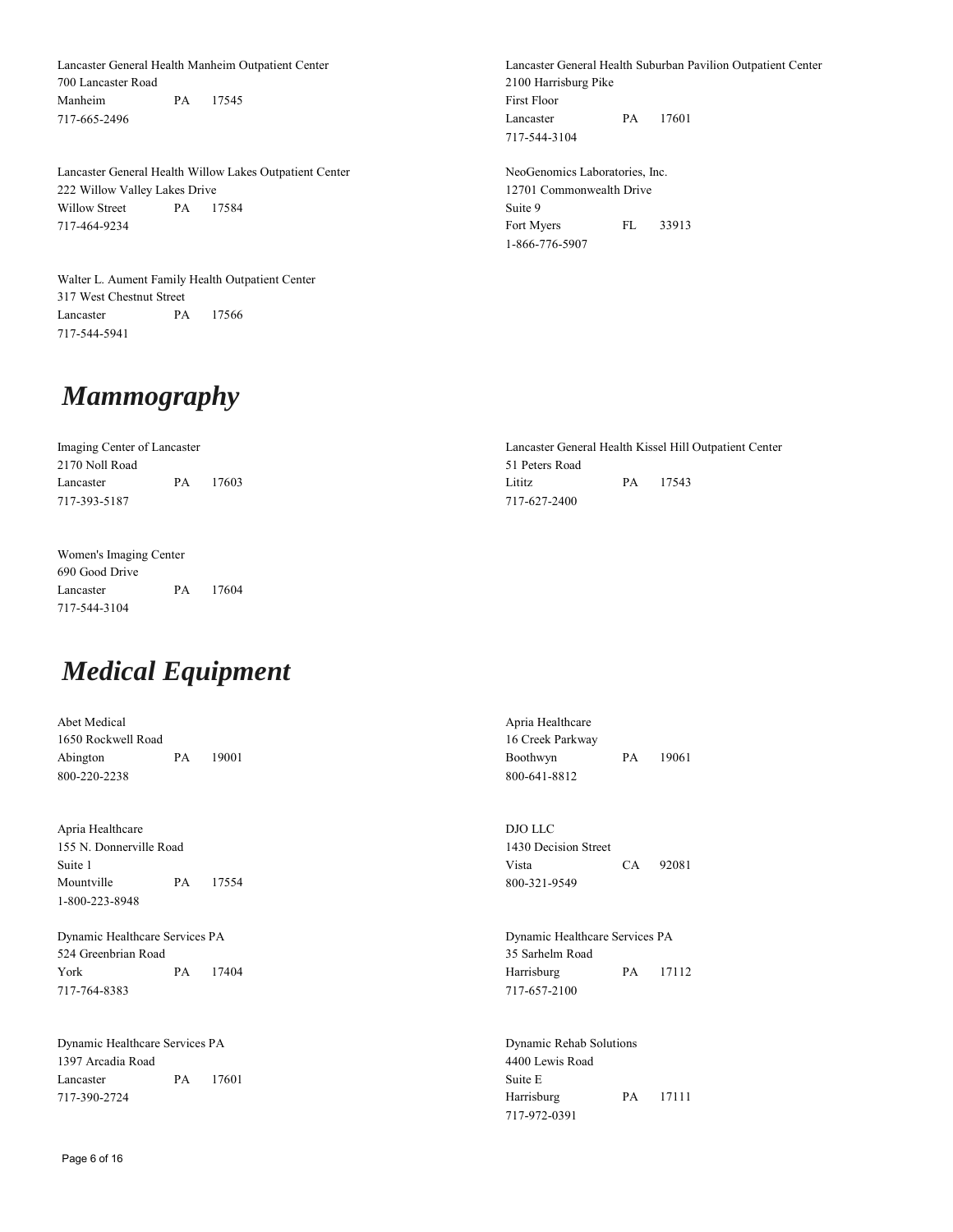EBI, LLC 100 Interspace Parkway Parsippany NJ 07054 800-526-2579

Greiner & Saur Orthopedics Inc. 1829 New Holland Road Shillington PA 19607 610-796-2272

Hanger Clinic 2108 Harrisburg Pike Suite 308 Lancaster PA 17604 717--544-3084

Hanger Clinic 2106 Harrisburg Pike Suite 310 Lancaster PA 17601 717-544-3084

Harry J. Lawall and Son, Inc. 701 N. Easton Road Willow Grove PA 19090 215-657-3344

Harry J. Lawall and Son, Inc. 905 Floral Vale Boulevard Yardley PA 19067 215-504-1932

Harry J. Lawall and Son, Inc. Sunny Brook Village 800 Heritage Drive, Suite 803 Pottstown PA 19464 610-705-5797

Lawall Orthotics & Prosthetics 833 S. Arlington Avenue Harrisburg PA 17109 717-541-1605

LifeWatch Inc 10255 West Higgins Road Rosemont IL 60018 800-345-7777

Medical Solutions Supplier 9 La Crue Street Suite 2 Glen Mills PA 19342 800-734-0422

Edgepark Medical Supplies 1810 Summit Commerce Park Twinsburg OH 44087 800-321-0591

Hanger Clinic 915 North Hanover Street Elizabethtown PA 17022 717-367-1277

Hanger Clinic 1603 Rodney Road York PA 17404 717-767-6667

Hanger Clinic 1829 New Holland Road Shillington PA 19067 610-796-2272

Harry J. Lawall and Son, Inc. 8028 Frankford Avenue Philadelphia PA 19136 1-800-735-4627

Harry J. Lawall and Son, Inc. Crozer-Keystone Medical Pavilion II Suite 123 100 West Sproul Road Springfield PA 19064 610-544-1281

Lawall Orthotics & Prosthetics 30 Hope Drive Suite 2100 Hershey PA 17033 717-531-5882

Lehigh Valley Respiratory Care 1176 Enterprise Court East Petersburg PA 17520 717-569-4667

Lincare 2981 Hempland Road Unit 3 Lancaster PA 17601 717-291-5534

MiniMed Distribution Corp (Medtronic) 18000 Devonshire Street Northridge PA 91325 1800-646-4633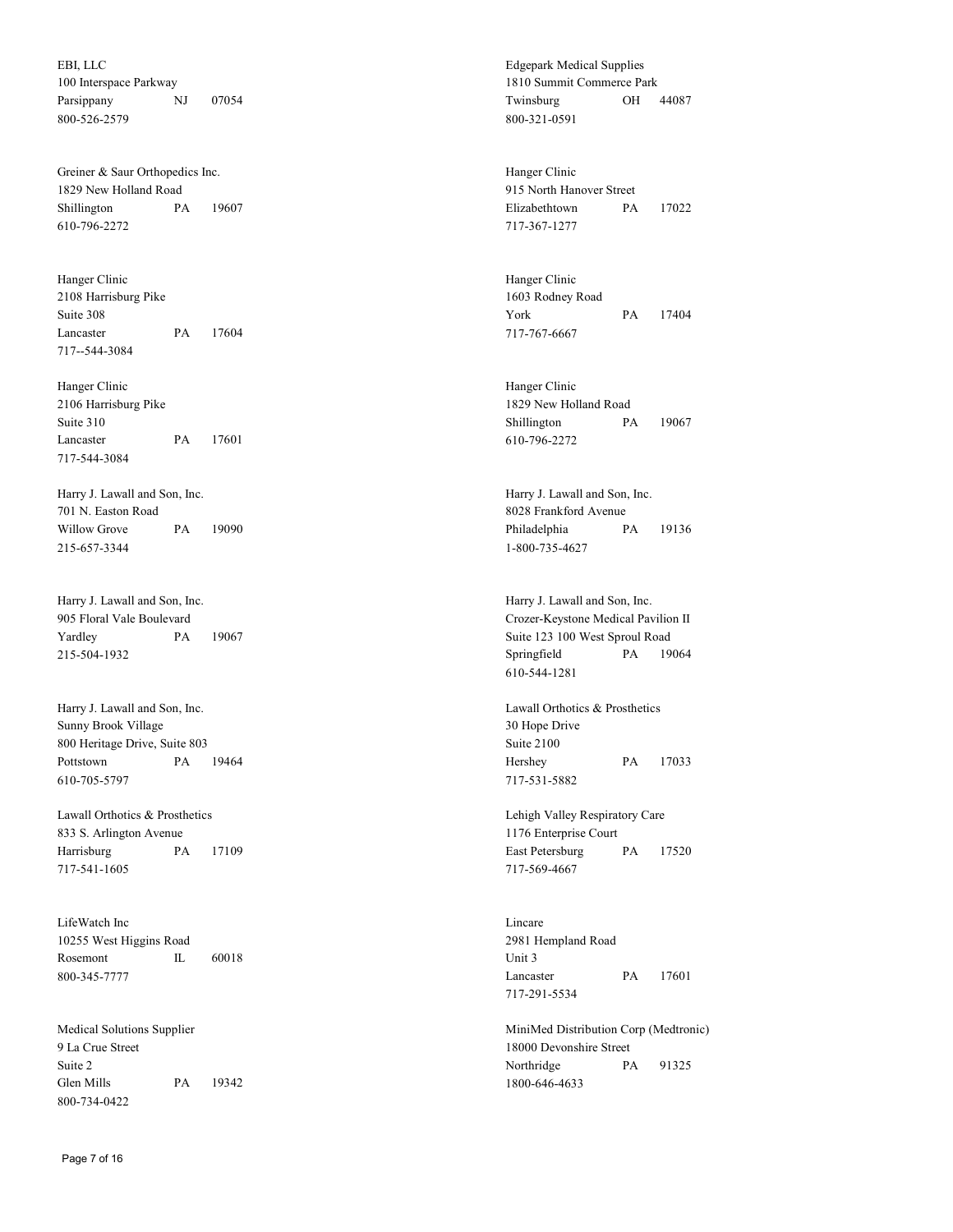The Center for Dental Sleep Medicine 2207 Oregon Pike Suite 101 Lancaster PA 17601 717-509-7486

United Disabilities Services 1905 Olde Homestead Lane Lancaster PA 17605 717-397-1841

WellSpan Medical Equipment - Ephrata 1081 Sharp Avenue Ephrata PA 17522 717-721-4299

Youngs Medical Equipment 6345 Flank Drive Suite1400 Harrisburg PA 17111

Youngs Medical Equipment 274 Granite Run Drive Lancaster PA 17601 800-222-2438

#### *Mental Health*

Community Services Group 320 Highland Drive P.O. Box 597 Mountville PA 17554 717-285-7121

## *Mental Health Facility*

ECH Behavioral Health Service IP Unit 169 Martin Avenue Ephrata PA 17522 717-738-6400

Pennsylvania Psychiatric Institute 2501 North Third Street Harrisburg PA 17110 717-782-4783

## *MRI*

UDS Home Medical Equipment 1905 Olde Homestead Lane PO Box 10485 Lancaster PA 17605 888-6470627

Webb Medical Systems, Inc. The K-Mart Plaza 6A Parkside Avenue Shillington PA 19607-1198 800-266-6633

WellSpan Medical Equipment - New Holland 435 South Kinzer Avenue Suite 8 New Holland PA 17557 717-354-2119

Youngs Medical Equipment 1069 Hanover Street Hanover PA 18706 1-800-222-2438

Youngs Medical Equipment 1217 Bloom Road Danville PA 17821

Lancaster Behavioral Health Hospital 333 Harrisburg Avenue Lancaster PA 17603 717-740-4100

Philhaven 283 South Butler Road Mount Gretna PA 17064 800-932-0359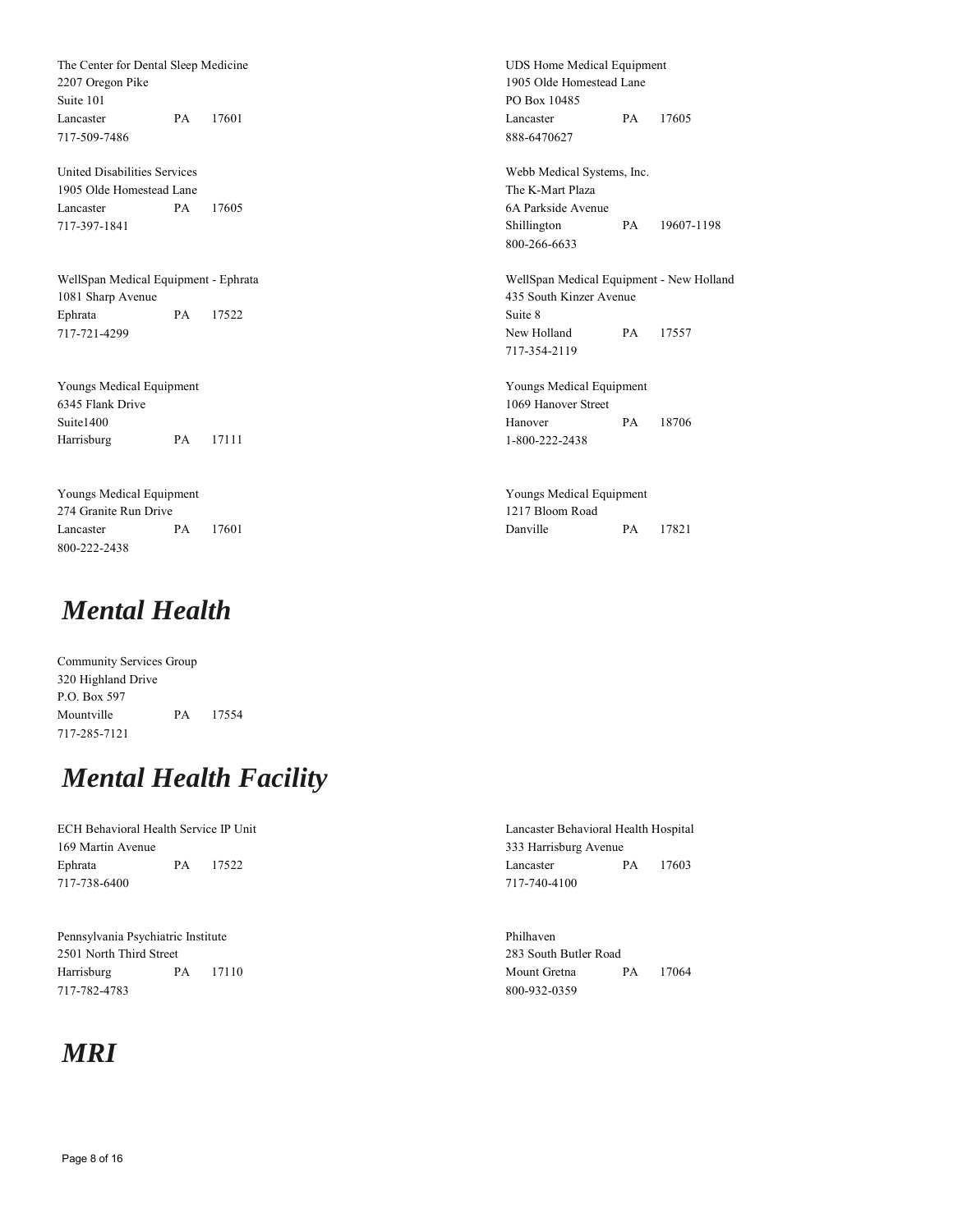Ephrata Community Hospital - Open MRI 108-1 North Reading Road Ephrata PA 17522 717-738-9090

Lancaster PET Partnership 2100 Harrisburg Pike First Floor Lancaster PA 17604 717-544-3030

MRI Group LLP 2100 Harrsiburg Pike Firts Floor Lancaster PA 17601 717-291-1016

MRI Group LLP 424 Cloverleaf Road Elizabethtown PA 17602 717-291-1016

MRI Group LLP 51 Peters Road Lititz PA 17543 717-291-1016

### *Neuropsychology/Rehabilitation*

ACADIA 1817 Olde Homestead Lane Suite 201 Lancaster PA 17601 717-394-3466

Jennersville Open MRI & Imaging 900 West Baltimore Pike West Grove PA 19390 610-869-8889

MRI Group LLP 540 North Duke Street Lancaster PA 17602 717-291-1016

MRI Group LLP 2104 Harrisburg Pike Lancaster PA 17601 717-291-1016

MRI Group LLP 560 North Lime Street Lancaster PA 17602 717-291-1016

MRI Group LLP 730 Eden Road Lancaster PA 17601 717-291-1016

Lancaster General Health Suburban Pavilion Neuro Center 2100 Harrisburg Pike Second Floor Lancaster PA 17601 717-544-3170

## *Occupational Therapy*

Lancaster General Health Kissel Hill Outpatient Center 51 Peters Road Lititz PA 17543 717-627-2400

Lancaster General Physical Medicine & Rehabilitation Specialists 212 Willow Valley Lakes Drive Willow Street PA 17584 717-517-5337

The Rehab Center - Cornerstone Center 6 W Newport Road Suite 4 Lititz PA 17543 717-625-1341

Lancaster General Physical Medicine & Rehabilitation Specialists 2100 Harrisburg Pike Lancaster PA 17601 717-544-3103

The Rehab Center - Cocalico Center for Health 71 W Church Street Stevens PA 17578 717-336-5262

The Rehab Center - Crossroads Center for Health 4131 E Oregon Pike Ephrata PA 17522 717-859-5531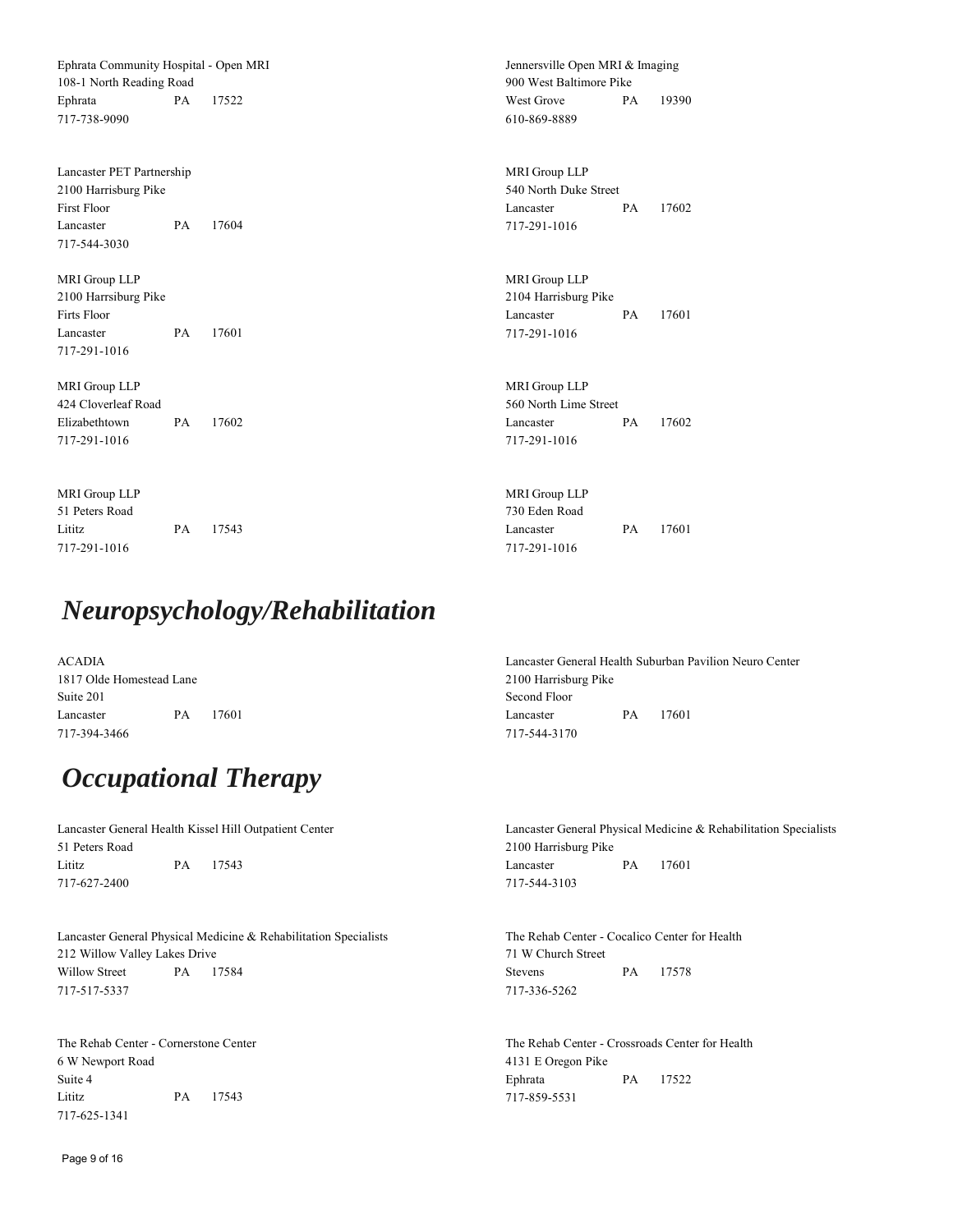The Rehab Center - Garden Spot Village 433 Kinzer Avenue New Holland PA 17557 717-355-6242

# *Outpatient Counseling*

Lancaster Enhanced Treatment for Children 790 New Holland Avenue Lancaster PA 17602 717-390-0353

Lancaster Intensive Case Management 790 New Holland Avenue Lancaster PA 17602 717-390-0353

The Rehab Center - The Brossman Center for Health 136 E Lake Street Ephrata PA 17522 717-738-7979

Lancaster Freedom Center 436 North Lime Street Lancaster PA 17602 717-397-9118

Lancaster Tempo 790 New Holland Avenue Lancaster PA 17602 717-390-0353

Options - Adult Partial Hospital 1817 Olde Homestead Lane Lancaster PA 17601 717-392-1506

## *Outpatient Dialysis Center*

| DaVita Coatesville Dialysis |    |       |  |  |  |
|-----------------------------|----|-------|--|--|--|
| 1129 West Lincoln Highway   |    |       |  |  |  |
| Coatesville                 | PA | 19320 |  |  |  |
| 866-544-6741                |    |       |  |  |  |

PDI EPHRATA 67 W Church Street Stevens PA 17578-9203 717-335-7399

| Suburban Campus Dialysis |          |
|--------------------------|----------|
| 2100 Harrisburg Pike     |          |
| 3rd Floor                |          |
| Lancaster                | PA 17604 |
| 717-397-4019             |          |

## *Pain Management*

LGH Pain Center 2100 Harrisburg Pike Lancaster PA 17604 717-544-3197

DaVita Manheim Pike Dialysis 1650 Manheim Pike Lancaster PA 17601-0924 717-519-6978

PDI LANCASTER 1412 E. King Street Lancaster PA 17602-3240 717-392-1552

LGH Pain Center 2100 Harrisburg Pike, Second Floor Lancaster PA 17601 717-544-3197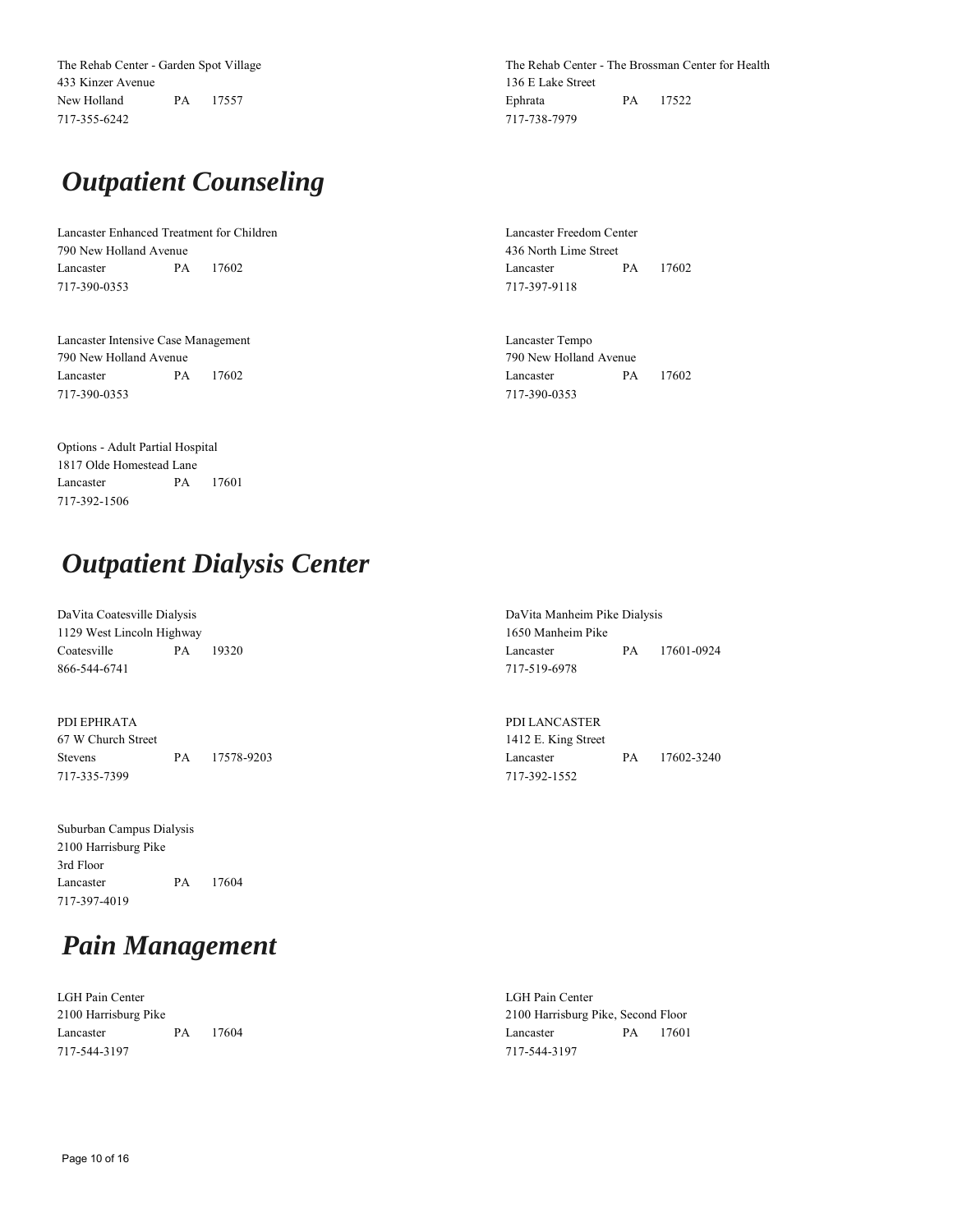The Pain Management Center of Ephrata 175 Martin Avenue Suite 220 Ephrata PA 17522 717-738-6782

### *Pediatric Rehabilitation*

Schreiber Pediatric Rehab Center of Lanc Co 625 Community Way Lancaster PA 17603 717-393-0425

# *Physical Therapy*

Central PA Rehabilitation Services, Inc. 82 Doe Run Road Manheim PA 17545-9314 717-665-0400

Central PA Rehabilitation Services, Inc. 25 South Main Street Manheim PA 17545 717-665-0400

Central PA Rehabilitation Services, Inc. 660 East Main Street New Holland PA 17557 717-354-7977

Central PA Rehabilitation Services, Inc. 798 Airport Road Palmyra PA 17557 717-838-7940

Central PA Rehabilitation Services, Inc. 955 West Main Street Suite 3 Mount Joy PA 17552 717-492-9532

Central PA Rehabilitation Services, Inc. 2 College Avenue Mountville PA 17554 717-287-3900

Central PA Rehabilitation Services, Inc. 101 South Lime Street Suite A Quarryville PA 17566 717-786-8053

Central PA Rehabilitation Services, Inc. 248 Granite Run Drive Lancaster PA 17601 717-560-2917

Central PA Rehabilitation Services, Inc. 3100 Willow Street Pike Willow Street PA 17584 717-464-9013

Central PA Rehabilitation Services, Inc. 2176 Lincoln Highway East Lancaster PA 17602 717-2990436

Central PA Rehabilitation Services, Inc. 836 Houston Run Drive Gap PA 17527 717-442-8957

Central PA Rehabilitation Services, Inc. 75 Evelyn Drive Millersburg PA 17601-1258 717-692-4708

Central PA Rehabilitation Services, Inc. 1070 Dairy Lane Elizabethtown PA 17022 717-361-7489

Central PA Rehabilitation Services, Inc. 100 Historic Drive Strasburg PA 17579 717-687-6657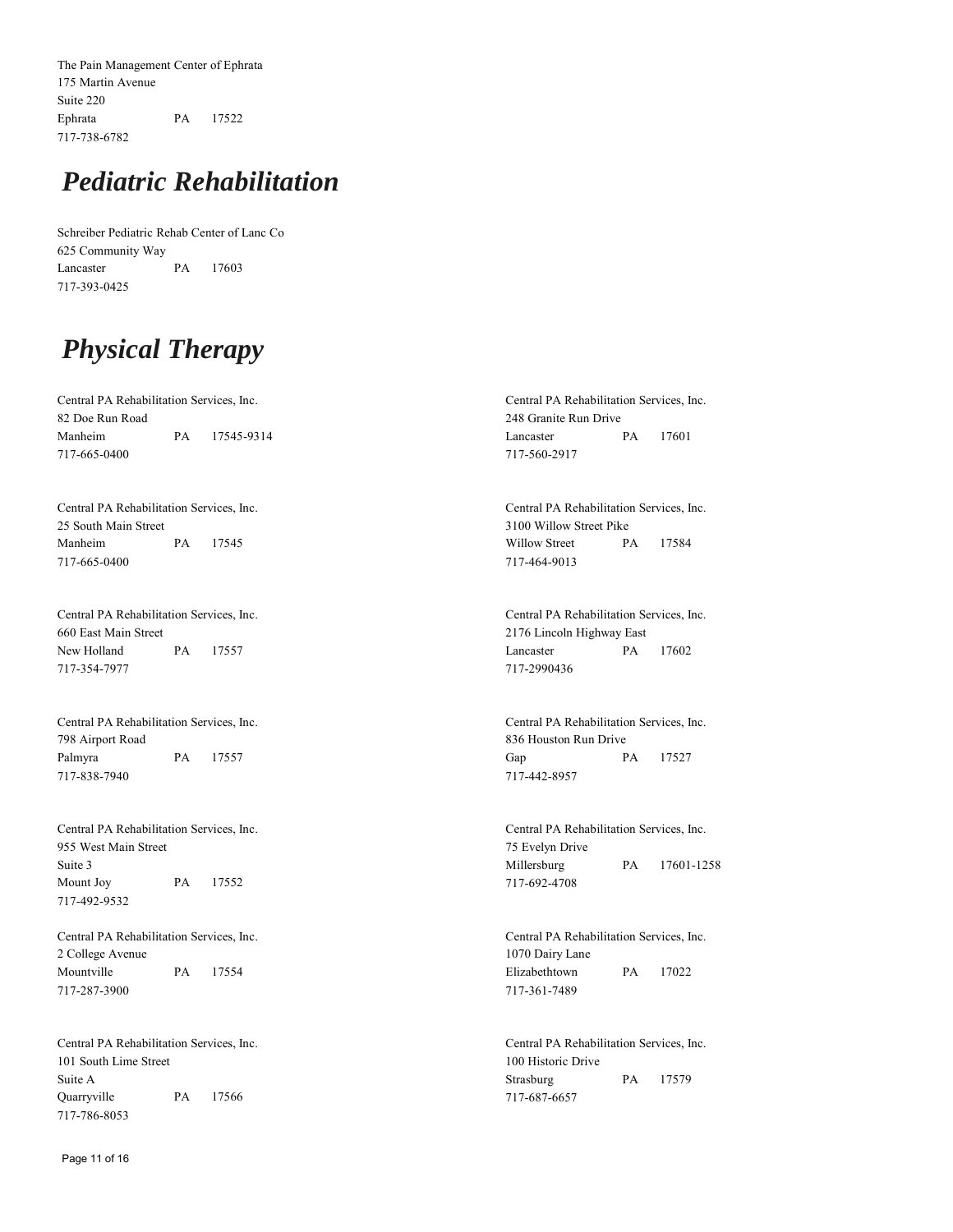Central PA Rehabilitation Services, Inc. 501 South 15th Street Columbia PA 17512 717-449-5238 Jennersville Sports Medicine & Rehabilitation 1011 West Baltimore Pike Suite 105 West Grove PA 19390 610-869-2901 Lancaster General Health Kissel Hill Outpatient Center 51 Peters Road Lititz PA 17543 717-627-2400 Lancaster General Physical Medicine & Rehabilitation Specialists 2100 Harrisburg Pike Lancaster PA 17601 717-544-3103 Lancaster General Physical Medicine & Rehabilitation Specialists 306 North Seventh Street Columbia PA 17512 717-684-1418 Lancaster General Physical Medicine & Rehabilitation Specialists 212 Willow Valley Lakes Drive Willow Street PA 17584 717-517-5337 Lancaster General Physical Medicine & Rehabilitation Specialists 690 Good Drive Lancaster PA 17604 717-544-3773 Nova Care Rehabilitation 689 Unionville Road Kennett Square PA 19348 610-444-9027 Nova Care Rehabilitation 785 Star Street Phoenixville PA 179460 Nova Care Rehabilitation 1800 Village Circle Lancaster PA 17603 717-399-7032 Nova Care Rehabilitation 327 North Duke Street Lancaster PA 17602 717-397-7505 Nova Care Rehabilitation 626 South Market Street Elizabethtown PA 17022 Nova Care Rehabilitation 1502 West Chester Pike West Chester PA 19382 610-692-7208 Nova Care Rehabilitation 113 Arrandale Blvd. Exton PA 19341 610-595-9246 The Rehab Center 1944 Lincoln Highway East Suite 1 Lancaster PA 17602 717-397-2678 The Rehab Center 337 West Main Street Suite B Leola PA 17540 717-656-0444 The Rehab Center 1351 Walnut Road Honey Brook PA 19344 610-273-4304 The Rehab Center 136 Lake Street Ephrata PA 17522 717-738-7979 The Rehab Center - Cocalico Center for Health 71 W Church Street Stevens PA 17578 717-336-5262 The Rehab Center - Cornerstone Center 6 W Newport Road Suite 4 Lititz PA 17543

717-625-1341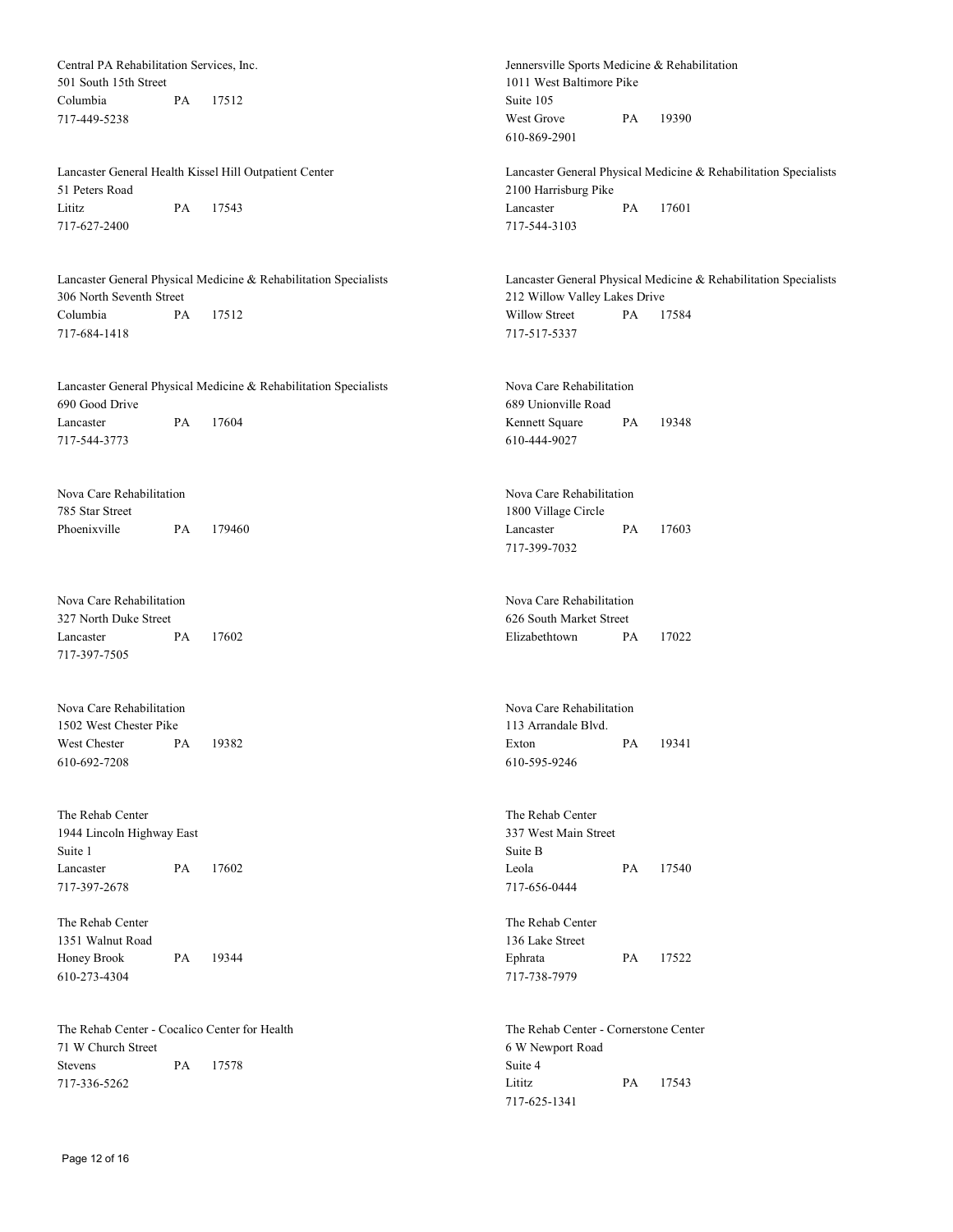The Rehab Center - Crossroads Center for Health 4131 E Oregon Pike Ephrata PA 17522 717-859-5531

The Rehab Center - New Holland Rehab 435 S Kinzer Avenue Suite 2 New Holland PA 17557 717-354-6912

### *Pulmonary Rehab*

Lancaster General Health Kissel Hill Outpatient Center 51 Peters Road Lititz PA 17543 717-627-2400

#### *Radiology*

Brandywine Radiology Group 201 Reeceville Road Coatesville PA 19320 610-383-8120

Crossroads Medical Imaging 4131-D Oregon Pike Ephrata PA 17522 717-859-9925

Imaging Center of Lancaster 924 Red Rose Court Lancaster PA 17601 717-293-0709

Jennersville Regional Hospital - Laboratory 1015 West Baltimore Pike West Grove PA 19390 610-869-1001

Lancaster General Health Crooked Oak Outpatient Center 1671 Crooked Oak Drive Lancaster PA 17601 717-569-5109

Lancaster General Health Willow Lakes Outpatient Center 212 Willow Valley Lakes Drive Willow Street PA 17584 717-517-5337

The Rehab Center - Garden Spot Village 433 Kinzer Avenue New Holland PA 17557 717-355-6242

The Rehab Center - The Brossman Center for Health 136 E Lake Street Ephrata PA 17522 717-738-7979

Pulmonary Rehab 136-C Lake Street Ephrata PA 17522 717-721-3663

Cocalico Medical Imaging 77 West Church Street Stevens PA 17578 717-335-3001

Ephrata Community Hospital - Radiology 169 Martin Avenue Ephrata PA 17522 717-733-0311

Imaging Center of Lancaster 226 Willow Valley Lakes Drive Suite A Willow Street PA 17584 717-735-3939

Lancaster General Health Columbia Outpatient Center 306 North Seventh Street Columbia PA 17512 717-684-1500

Lancaster General Health Kissel Hill Outpatient Center 51 Peters Road Lititz PA 17543 717-627-2400

Rothsville Medical Imaging 2320 Rothsville Road Suite 201 Lititz PA 17543 717-627-6001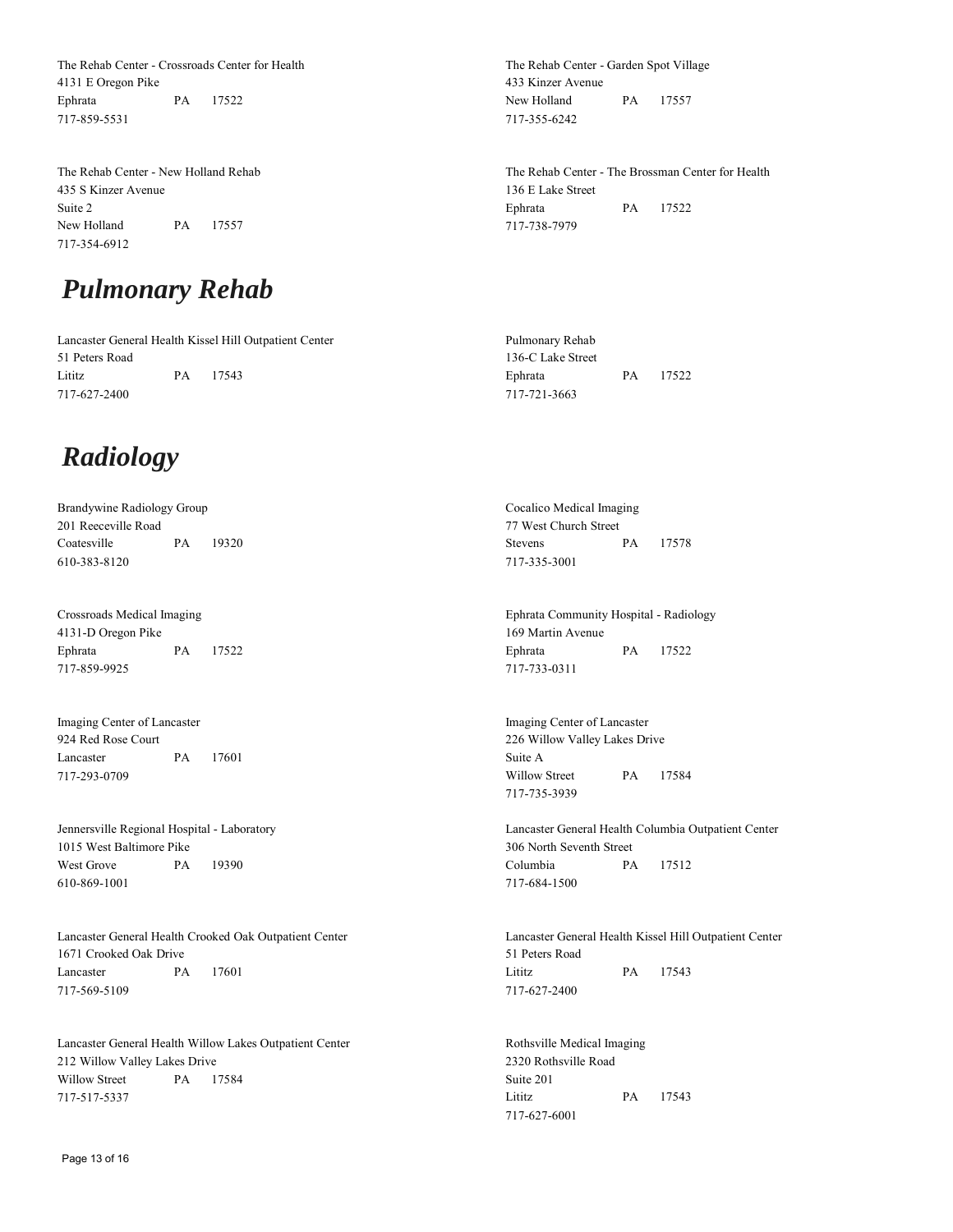Unionville Diagnostics at Willowdale 689 Unionville Road Building C Kennett Square PA 19348 610-925-3664

### *Rehabilitation Facilities*

Lancaster Rehabilitation Hospital 675 Good Drive P.O. Box 3020 Lancaster PA 17604 717-406-3000

### *Skilled Nursing Facility*

Devon Manor - Devon, PA LLC 235 Lancaster Avenue Devon PA 19333 610-688-8080

Landis Homes 1001 East Oregon Road Lititz PA 17543 717-569-3271

ManorCare Health Services - Camp Hilll 1700 Market Street Camp Hill PA 17011 717-737-8551

ManorCare Health Services - Elizabethtown 320 South Market Street Elizabethtown PA 17022 717-367-1377

ManorCare Health Services - Lancaster 100 Abbeyville Road Lancaster PA 17603 717-397-4261

ManorCare Health Services - Lebanon 900 Tuck Street Lebanon PA 17042 717-273-8595

ManorCare Health Services - York South 200 Pauline Drive York PA 17402 717-741-0824

Extended Family Care 1860 Charter Lane Suite 208 Lancaster PA 17601 717-391-6363

Luther Acres 400 Saint Luke Drive Lititz PA 17543 717-626-1171

ManorCare Health Services - Dallastown 100 West Queen Street Dallastown PA 17313 717-246-1671

ManorCare Health Services - Kingston Court 2400 Kingston Court York PA 17402 717-755-8811

ManorCare Health Services - Lansdale 640 Bethlehem Pike Montgomeryville PA 18936 215-368-4350

ManorCare Health Services - York North 1770 Barley Road York PA 17404 717-767-6530

Moravian Manor 300 West Lemon Street Lititz PA 17543 717-625-6109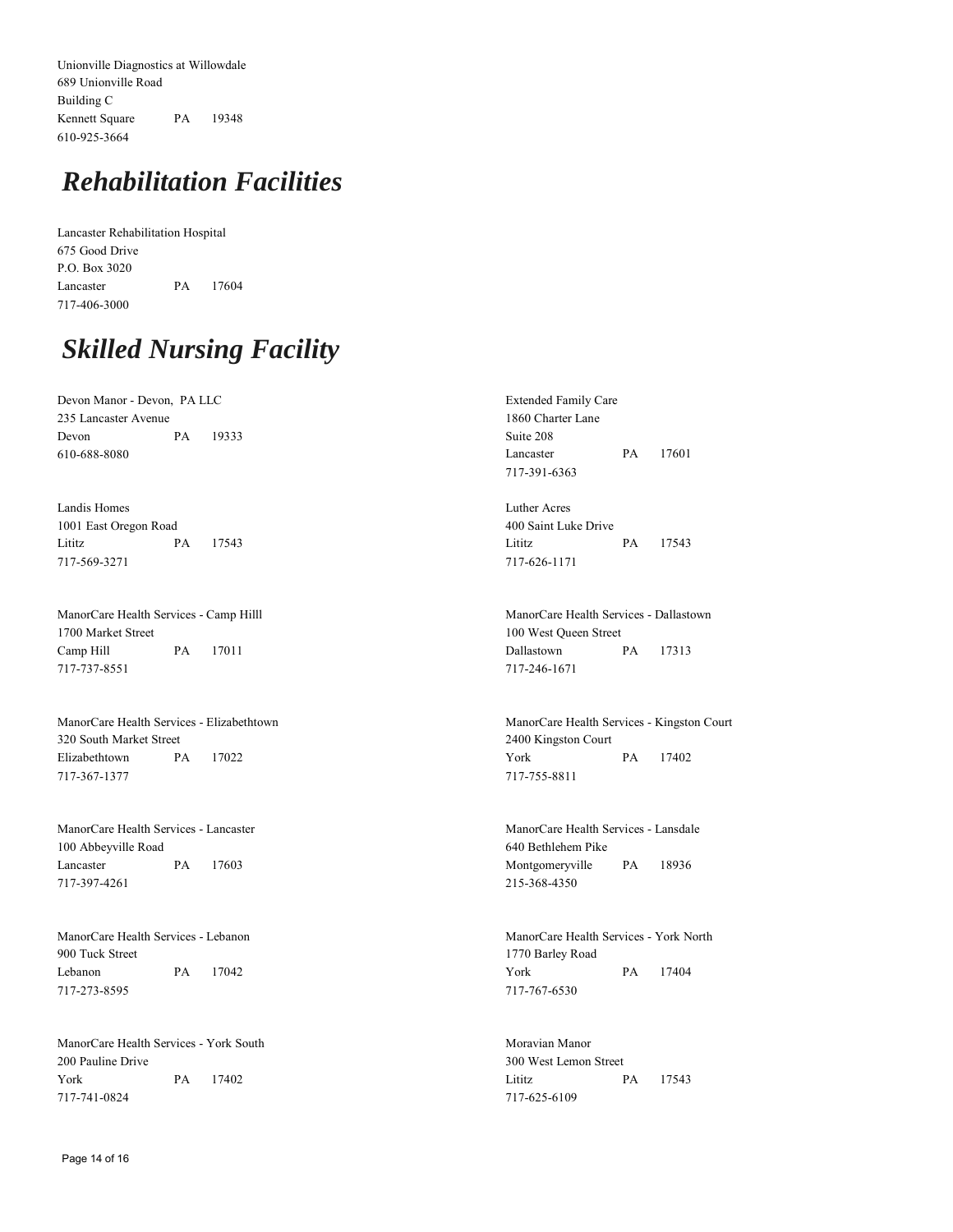Penn Center for Rehab and Care 3609 Chestnut Street Philadelphia PA 19104 215--386-2942

### *Sleep Disorders*

Lancaster General Health Sleep Medicine Center 555 North Duke Street Lancaster PA 17604 717-544-5910

# *Speech Therapy*

Lancaster Cleft Palate Clinic 223 North Lime Street Lancaster PA 17602 717-394-3793

Lancaster General Physical Medicine & Rehabilitation Specialists 212 Willow Valley Lakes Drive Willow Street PA 17584 717-517-5337

The Rehab Center - Cocalico Center for Health 71 W Church Street Stevens PA 17578 717-336-5262

The Rehab Center - Crossroads Center for Health 4131 E Oregon Pike Ephrata PA 17522 717-859-5531

The Rehab Center - The Brossman Center for Health 136 E Lake Street Ephrata PA 17522 717-738-7979

## *Urgent Care*

Lancaster General Health Duke Street Urgent Care 540 North Duke Street Lancaster PA 17602 717-544-6111

Tel Hai Retirement Community 1200 Tel Hai Circle PO Box 190 Honey Brook PA 19344 610-273-9333

The Sleep Disorder Center 65 West Church Street Stevens PA 17578 717-335-7200

Lancaster General Physical Medicine & Rehabilitation Specialists 2100 Harrisburg Pike Lancaster PA 17601 717-544-3103

Schreiber Pediatric Rehab Center of Lanc Co 625 Community Way Lancaster PA 17603 717-393-0425

The Rehab Center - Cornerstone Center 6 W Newport Road Suite 4 Lititz PA 17543 717-625-1341

The Rehab Center - Garden Spot Village 433 Kinzer Avenue New Holland PA 17557 717-355-6242

Lancaster General Health Ephrata Urgent Care 895 East Main Street Ephrata PA 17522-2545 717-721-4585